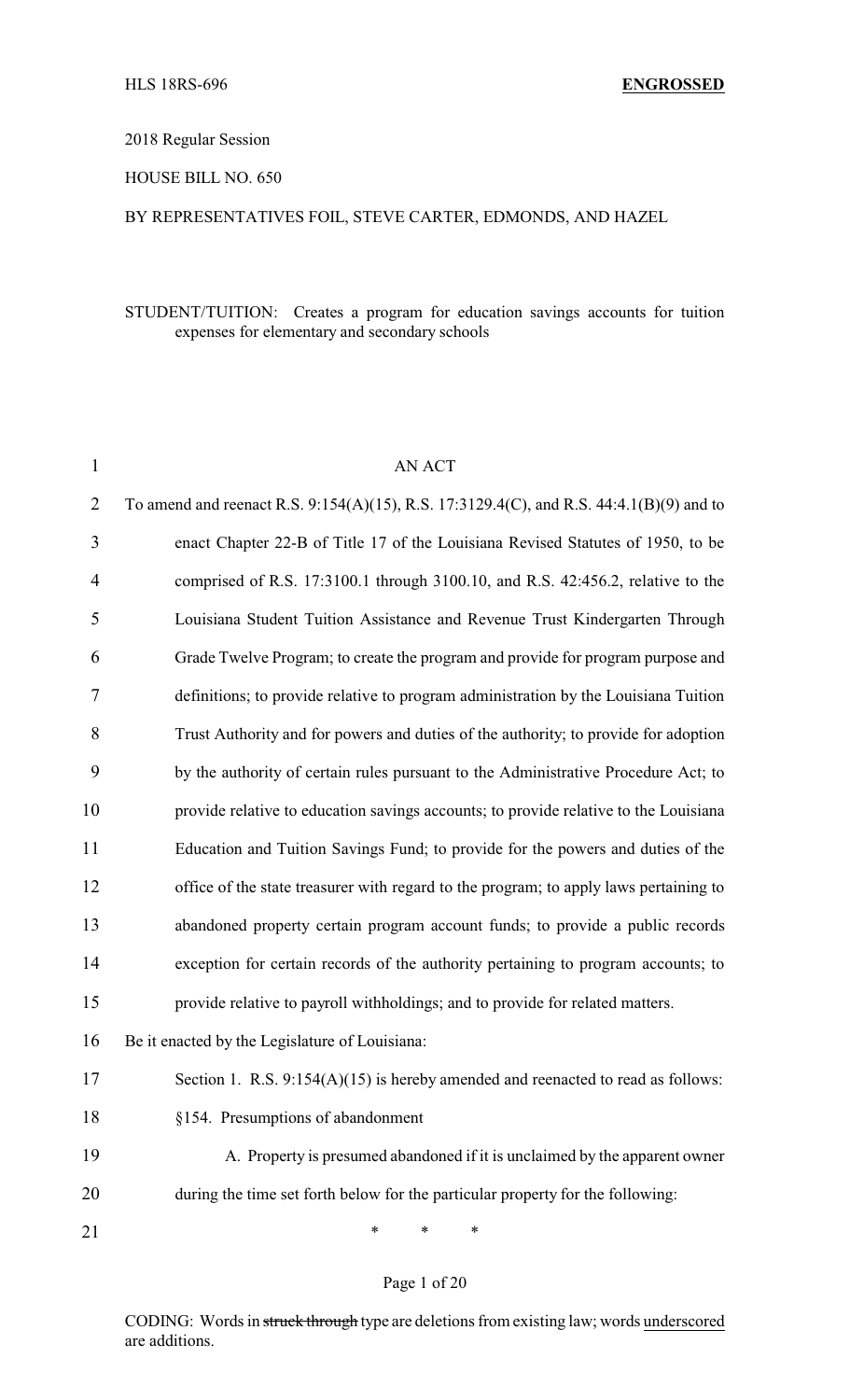| $\mathbf{1}$   | $(15)(a)$ Funds in an education savings account established in accordance with          |
|----------------|-----------------------------------------------------------------------------------------|
| $\overline{2}$ | the Louisiana Student Tuition Assistance and Revenue Trust Program as provided          |
| 3              | in Chapter 22-A of Title 17 of the Louisiana Revised Statutes of 1950; during any       |
| 4              | five-year period subsequent to the beneficiary's thirty-fifth birthday.                 |
| 5              | (b) Funds in an education savings account established in accordance with the            |
| 6              | Louisiana Student Tuition Assistance and Revenue Trust Kindergarten Through             |
| 7              | Grade Twelve Program as provided in Chapter 22-B of Title 17 of the Louisiana           |
| 8              | Revised Statutes of 1950 during any five-year period subsequent to the beneficiary's    |
| 9              | twentieth birthday.                                                                     |
| 10             | $\ast$<br>$\ast$<br>$\ast$                                                              |
| 11             | Section 2. R.S. 17:3129.4(C) is hereby amended and reenacted and Chapter 22-B of        |
| 12             | Title 17 of the Louisiana Revised Statutes of 1950, comprised of R.S. 17:3100.1 through |
| 13             | 3100.10, is hereby enacted to read as follows:                                          |
| 14             | CHAPTER 22-B. LOUISIANA STUDENT TUITION                                                 |
| 15             | ASSISTANCE AND REVENUE TRUST KINDERGARTEN                                               |
| 16             | THROUGH GRADE TWELVE PROGRAM                                                            |
| 17             | §3100.1. Louisiana Student Tuition Assistance and Revenue Trust Kindergarten            |
| 18             | Through Grade Twelve Program; creation; purpose; legislative intent                     |
| 19             | A. In order to provide the citizens of Louisiana with financing assistance for          |
| 20             | education, there is hereby created the Louisiana Student Tuition Assistance and         |
| 21             | Revenue Trust Kindergarten Through Grade Twelve Program, referred to in this            |
| 22             | Chapter as the "START K12 Program" or the "program". The program shall consist          |
| 23             | of the establishment of education savings accounts by individuals, groups, or           |
| 24             | organizations and provisions for the routine deposit of funds to cover elementary and   |
| 25             | secondary education costs of a designated beneficiary.                                  |
| 26             | B. The legislature hereby finds that the program created by this Chapter is             |
| 27             | an official state function, offered through an agency of the state that receives state  |
| 28             | appropriations.                                                                         |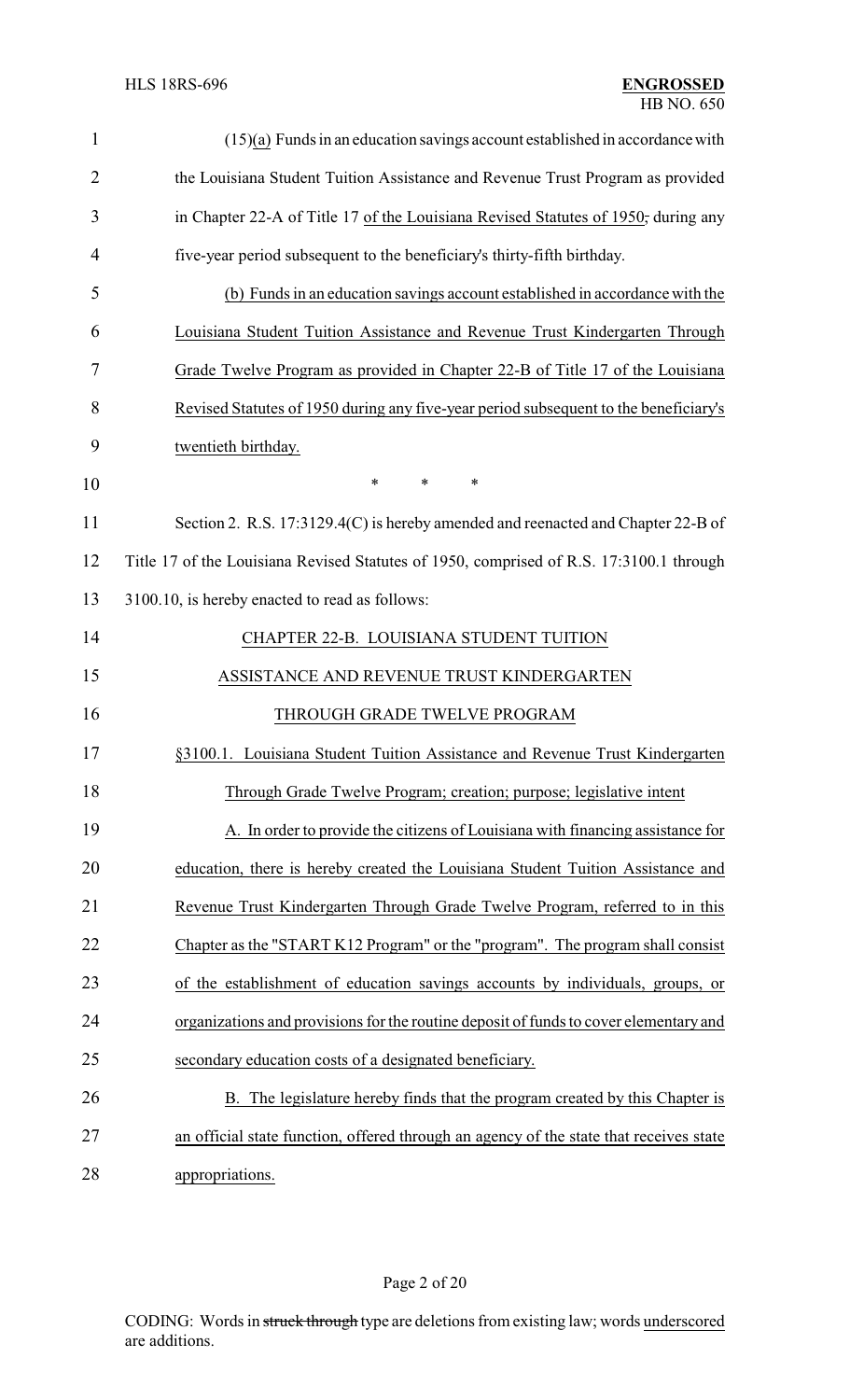| $\mathbf{1}$   | $C(1)$ It is the intention of the legislature that the program shall be a qualified      |
|----------------|------------------------------------------------------------------------------------------|
| $\overline{2}$ | tuition program as defined in Section 529 of the federal Internal Revenue Code, as       |
| 3              | amended. Any provision of this Chapter determined to be in conflict with any             |
| 4              | requirement of the code as applicable to a qualified tuition program shall be            |
| 5              | superseded by such code provision to the extent necessary to assure that the program     |
| 6              | continues to meet the code's definition of a qualified tuition program.                  |
| 7              | (2) Any requirement of this Chapter determined to be more restrictive than               |
| 8              | the requirements of the federal Internal Revenue Code as applicable to a qualified       |
| 9              | tuition program may be modified to conform with code requirement by the Louisiana        |
| 10             | Tuition Trust Authority in accordance with the Administrative Procedure Act.             |
| 11             | §3100.2. Definitions                                                                     |
| 12             | For the purposes of this Chapter, the following words, terms, and phrases                |
| 13             | shall have the following meanings unless the context clearly requires otherwise:         |
| 14             | (1) "Authority" means the Louisiana Tuition Trust Authority.                             |
| 15             | "Beneficiary" means a person designated in an education savings account<br>(2)           |
| 16             | owner's agreement, or by the authority when authorized by an account owner               |
| 17             | meeting the classification requirements of R.S. $17:3100.6(A)(1)(e)$ , as the individual |
| 18             | entitled to apply the savings accrued in an education savings account to the payment     |
| 19             | of his qualified education expenses.                                                     |
| 20             | "Education savings account" is a savings account established by an<br>(3)                |
| 21             | individual, a group of individuals, or an organization pursuant to the program created   |
| 22             | by this Chapter for a beneficiary.                                                       |
| 23             | (4) "Elementary or secondary school" means a public or approved nonpublic                |
| 24             | elementary or secondary school in Louisiana that contains any of the grades              |
| 25             | kindergarten through twelve.                                                             |
| 26             | (5) "Fixed earnings" means the placement of all the deposits in an education             |
| 27             | savings account and the interest earned thereon in investments with fixed earnings.      |
| 28             | "Member of the family" means, with respect to any designated<br>(6)                      |
| 29             | beneficiary:                                                                             |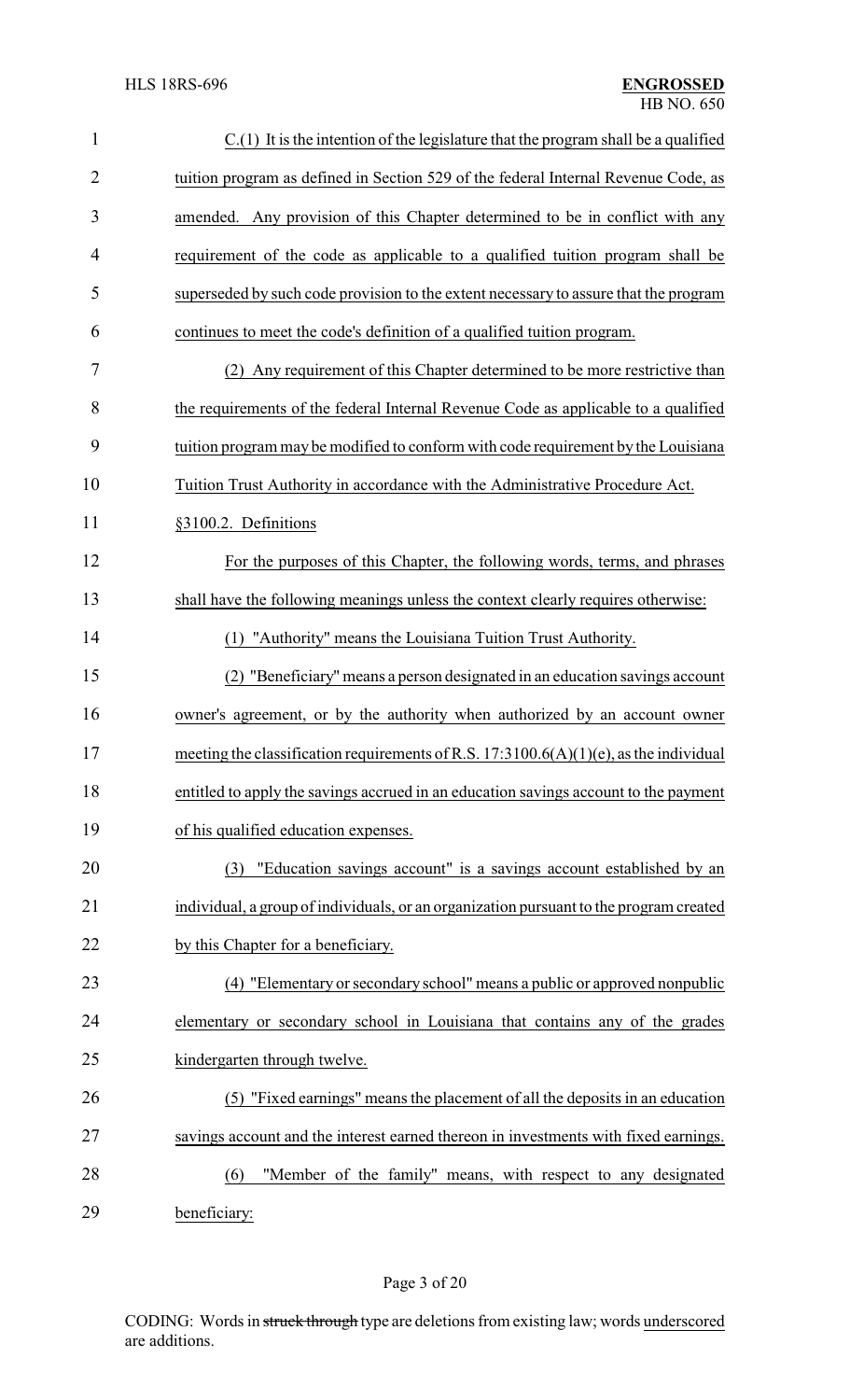| $\mathbf{1}$ | An individual who bears one of the following relationships to such<br>(a)              |
|--------------|----------------------------------------------------------------------------------------|
| 2            | beneficiary:                                                                           |
| 3            | (i) Brother, sister, stepbrother, or stepsister.                                       |
| 4            | (ii) Father or mother, or an ancestor of either.                                       |
| 5            | (iii) Stepfather or stepmother.                                                        |
| 6            | (iv) Son or daughter of a brother or sister.                                           |
| 7            | (v) Brother or sister of the father or mother.                                         |
| 8            | (vi) Brother-in-law or sister-in-law.                                                  |
| 9            | The spouse of any individual described in Subparagraph (a) of this<br>(b)              |
| 10           | Paragraph.                                                                             |
| 11           | "Other persons" means, with respect to any designated beneficiary, any<br>(7)          |
| 12           | person, whether natural or juridical, who is not a member of the family, including but |
| 13           | not limited to individuals, groups, trusts, estates, associations, organizations,      |
| 14           | partnerships, and corporations.                                                        |
| 15           | (8) "Qualified education expenses" are expenses for tuition in connection              |
| 16           | with enrollment or attendance at an elementary or secondary school in grades           |
| 17           | kindergarten through twelve.                                                           |
| 18           | "Redemption value" means the cash value of the education savings<br>(9)                |
| 19           | account attributable to the sum of the principal invested and the interest earned on   |
| 20           | principal and authorized to be credited to the account by the authority less any fees  |
| 21           | due and imposed by rule of the authority.                                              |
| 22           | (10) "Trade date" means the date that a deposit to an investment option that           |
| 23           | includes variable earnings is assigned a value in units, the date a disbursement or    |
| 24           | refund from an investment option that includes variable earnings is assigned a value,  |
| 25           | or the date a change in investment options that includes variable earnings is assigned |
| 26           | a value, whichever is applicable.                                                      |
| 27           | (11) "Tuition" means the expenses for tuition in connection with enrollment            |
| 28           | or attendance at an elementary or secondary school, as delineated by the authority.    |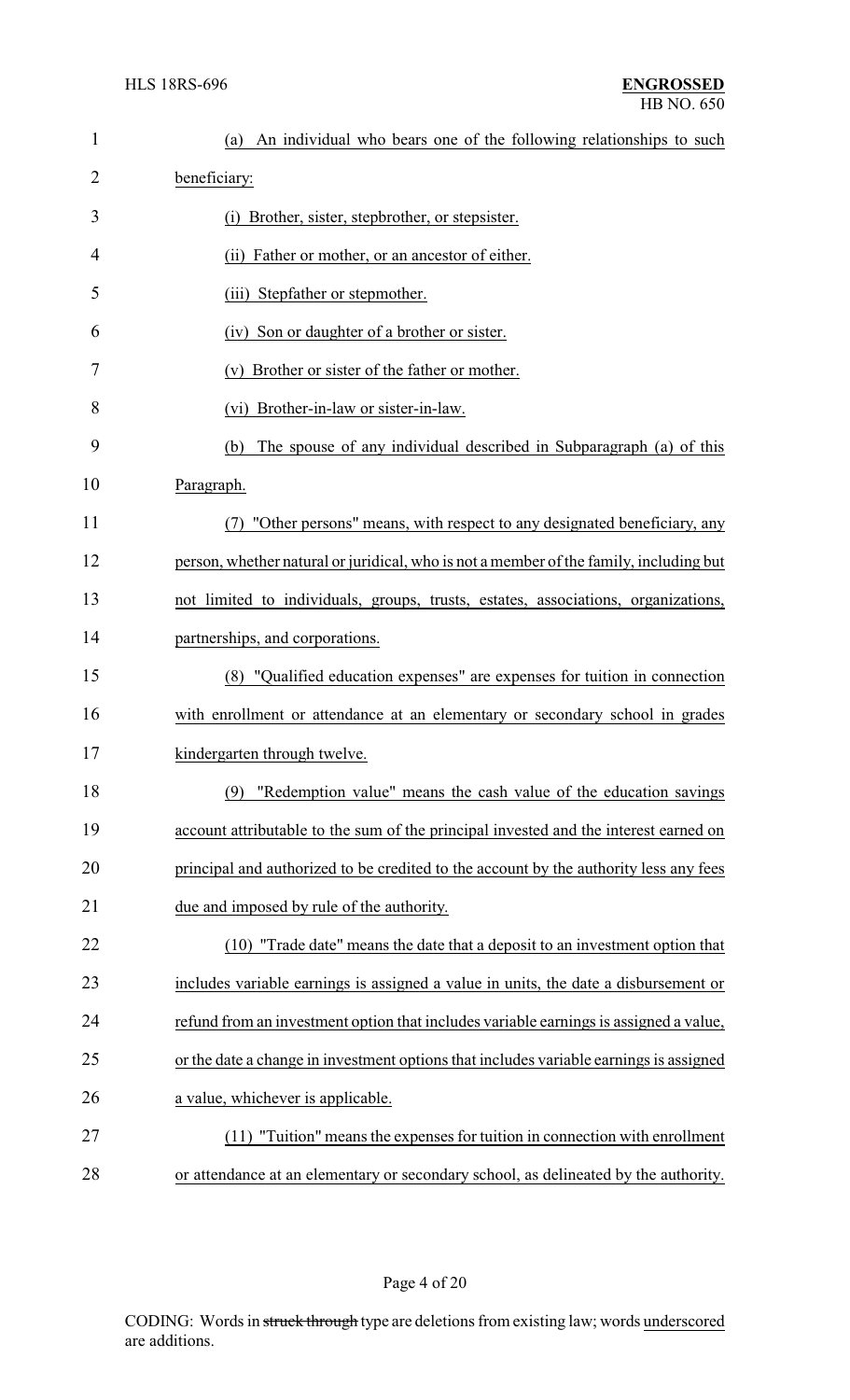| $\mathbf{1}$   | (12) "Variable earnings" means that portion of funds in an education savings           |
|----------------|----------------------------------------------------------------------------------------|
| $\overline{2}$ | account invested in equities.                                                          |
| 3              | (13) "Variable Earnings Transaction Fund" means the subaccount established             |
| 4              | by the state treasurer within the Tuition and Savings Fund to receive earnings funds   |
| 5              | as described in R.S. $17:3100.5(F)$ .                                                  |
| 6              | §3100.3. Louisiana Tuition Trust Authority; administration; powers                     |
| 7              | A. The START K12 Program shall be administered by the authority.                       |
| 8              | B. In addition to any other powers conferred by this Chapter or any other              |
| 9              | provision of law, the authority may do any of the following:                           |
| 10             | (1) Purchase insurance from insurers licensed to do business in this state             |
| 11             | providing for coverage against any loss in connection with the authority's property,   |
| 12             | assets, or activities or to further ensure the value of education savings accounts.    |
| 13             | (2) Indemnify or purchase policies on behalf of members, officers, and                 |
| 14             | employees of the authority from insurers licensed to do business in this state         |
| 15             | providing for coverage for any liability incurred in connection with any civil action, |
| 16             | demand, or claim against a director, officer, or employee by reason of an act or       |
| 17             | omission by the director, officer, or employee that was not manifestly outside the     |
| 18             | scope of his employment or official duties or with malicious purpose, in bad faith,    |
| 19             | or in a wanton or reckless manner.                                                     |
| 20             | (3) Make, execute, and deliver contracts, conveyances, and other instruments           |
| 21             | necessary to the exercise and discharge of the powers and duties of the authority.     |
| 22             | (4) Promote, advertise, and publicize the program.                                     |
| 23             | Enter into agreements with any agency of the state or its political<br>(5)             |
| 24             | subdivisions or with private employers under which an employee may agree to have       |
| 25             | a designated amount deducted in each payroll period from the wages or salary due       |
| 26             | him for the purpose of depositing said funds in the education savings account          |
| 27             | established by the employee.                                                           |
| 28             | (6) Solicit, accept, and expend gifts or grants.                                       |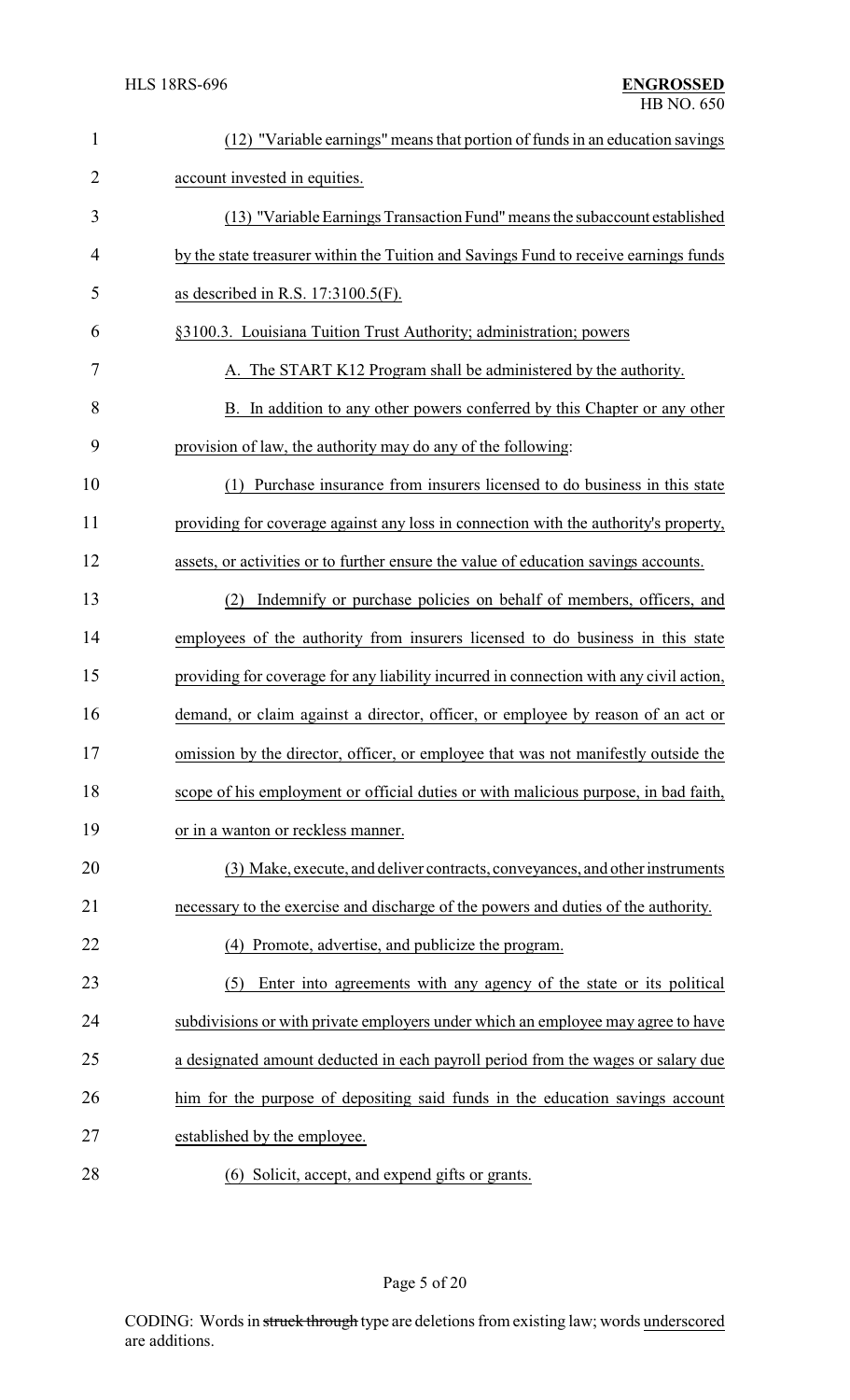| $\mathbf{1}$   | C.(1) The authority shall, by adoption of rules pursuant to the Administrative          |
|----------------|-----------------------------------------------------------------------------------------|
| $\overline{2}$ | Procedure Act, provide for the following:                                               |
| 3              | (a) Reasonable residency requirements for beneficiaries of those applying               |
| 4              | to establish an education savings account.                                              |
| 5              | Reasonable limits on the number of education savings account<br>(b)                     |
| 6              | participants.                                                                           |
| 7              | (c) Limits on the amount which may accrue in an account on behalf of any                |
| 8              | beneficiary.                                                                            |
| 9              | (d) Restrictions on the substitution of one beneficiary for another.                    |
| 10             | (e) Restrictions on the transfer of ownership of education savings accounts.            |
| 11             | The rate of interest to be paid on education savings accounts of record at<br>(f)       |
| 12             | the close of a calendar year. Such rate shall not be a negative rate and shall be       |
| 13             | approved by the state treasurer.                                                        |
| 14             | The disposition of abandoned accounts in compliance with state law.<br>$(\mathfrak{g})$ |
| 15             | (h) Restrictions on investment of deposits in an education savings account              |
| 16             | and the interest earned thereon.                                                        |
| 17             | (i) A procedure for the authority to identify qualified students for designation        |
| 18             | as beneficiary when authorized to make such a designation by an account owner           |
| 19             | meeting the classification requirements of R.S. $17:3100.6(A)(1)(e)$ .                  |
| 20             | The authority may, but only by adoption of rules pursuant to the<br>(2)                 |
| 21             | Administrative Procedure Act, provide for any of the following:                         |
| 22             | (a) Necessary and proper fees in connection with service provided or cost               |
| 23             | incurred in the implementation or administration of this Chapter.                       |
| 24             | (b) Such other rules as are necessary and proper for the implementation and             |
| 25             | administration of this Chapter.                                                         |
| 26             | §3100.4. Cooperation of state agencies                                                  |
| 27             | The authority shall develop a plan for the establishment of education savings           |
| 28             | accounts. The Board of Regents, and any other state agency requested to do so, shall    |
| 29             | cooperate with the authority and provide technical assistance upon request. To          |

Page 6 of 20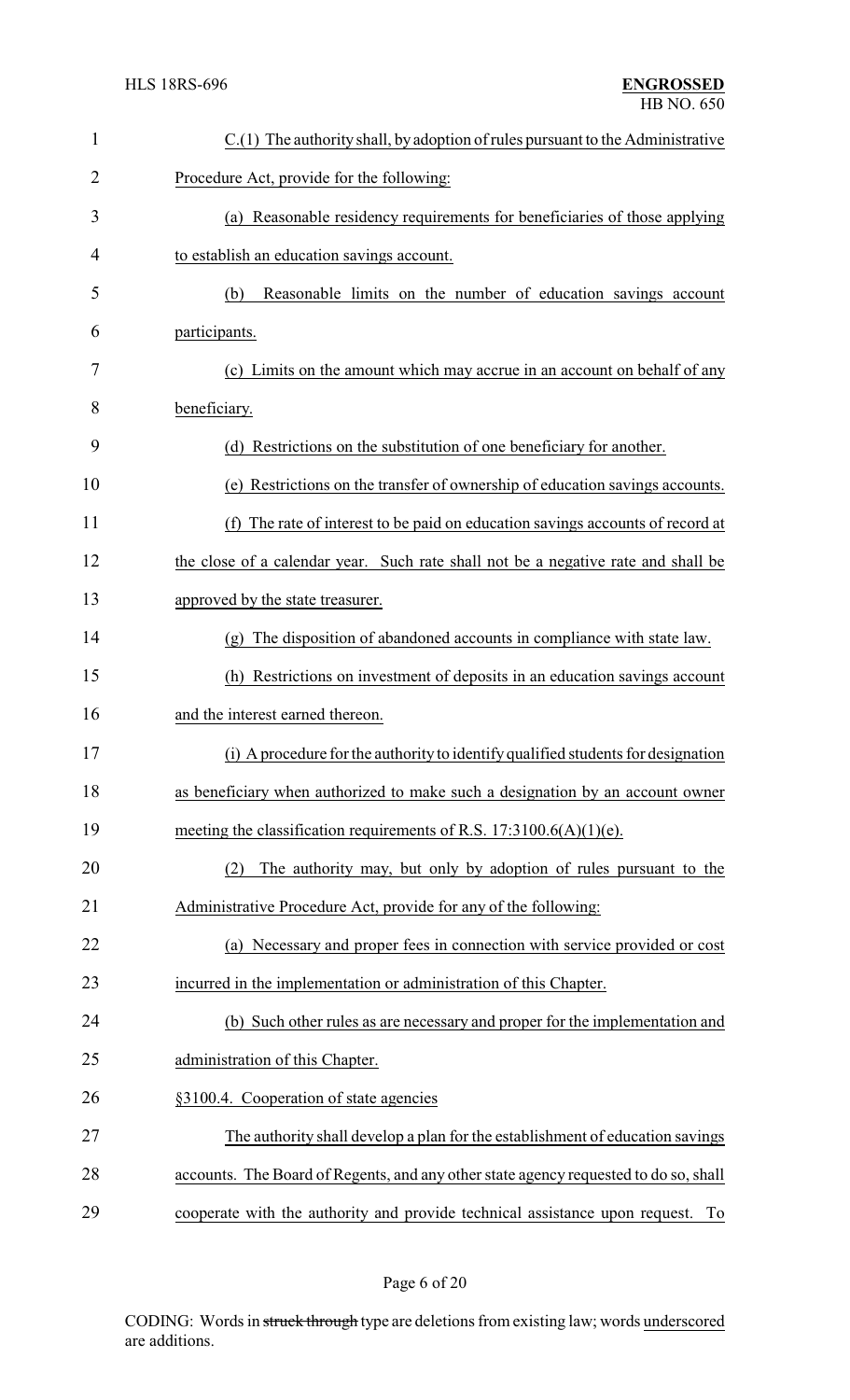| $\mathbf{1}$   | facilitate participation in the START K12 Program, such plan shall allow for the       |
|----------------|----------------------------------------------------------------------------------------|
| $\overline{2}$ | deposit of small sums of money on a regular, incremental basis.                        |
| 3              | §3100.5. Education savings accounts; types, use, limitations, and disclosures          |
| 4              | A.(1) The authority may enter into an account owner's agreement with any               |
| 5              | person who qualifies pursuant to R.S. $17:3100.6(A)$ for the creation of an education  |
| 6              | savings account on behalf of a beneficiary. When the number of available               |
| 7              | agreements is limited, preference shall be given to the establishment of account       |
| 8              | owner agreements with resident account owners who are establishing accounts for        |
| 9              | resident beneficiaries.                                                                |
| 10             | (2) Disbursements from an education savings account shall be made from the             |
| 11             | account to the account owner, beneficiary, or elementary or secondary school, as       |
| 12             | directed by the account owner, for the qualified education expenses of the             |
| 13             | beneficiary not to exceed the redemption value of the account. The amount of all       |
| 14             | disbursements from all education savings accounts with respect to a beneficiary        |
| 15             | during any taxable year shall, in the aggregate, include not more than ten thousand    |
| 16             | dollars in qualified education expenses incurred during the taxable year.              |
| 17             | (3) Nothing in this Chapter or in any education savings account owner's                |
| 18             | agreement entered into pursuant to this Chapter shall be construed as a guarantee by   |
| 19             | the state, the authority, or any elementary or secondary school that a beneficiary of  |
| 20             | such an account will be admitted to such a school, or, upon admission to a such a      |
| 21             | school, will be permitted to continue to attend or will receive a diploma or any other |
| 22             | affirmation of program completion from the school. Nothing in this Chapter or in       |
| 23             | any education savings account owner's agreement entered into pursuant to this          |
| 24             | Chapter shall be considered a guarantee that the beneficiary's cost of tuition at an   |
| 25             | elementary or secondary school will be covered in full by the proceeds of the          |
| 26             | beneficiary's education savings account.                                               |
| 27             | (4) Subject to the limitation imposed by R.S. $17:3100.7(B)$ , the authority           |
| 28             | shall guarantee payment of the redemption value of an education savings account in     |
| 29             | which the deposits and interest are invested in fixed earnings.                        |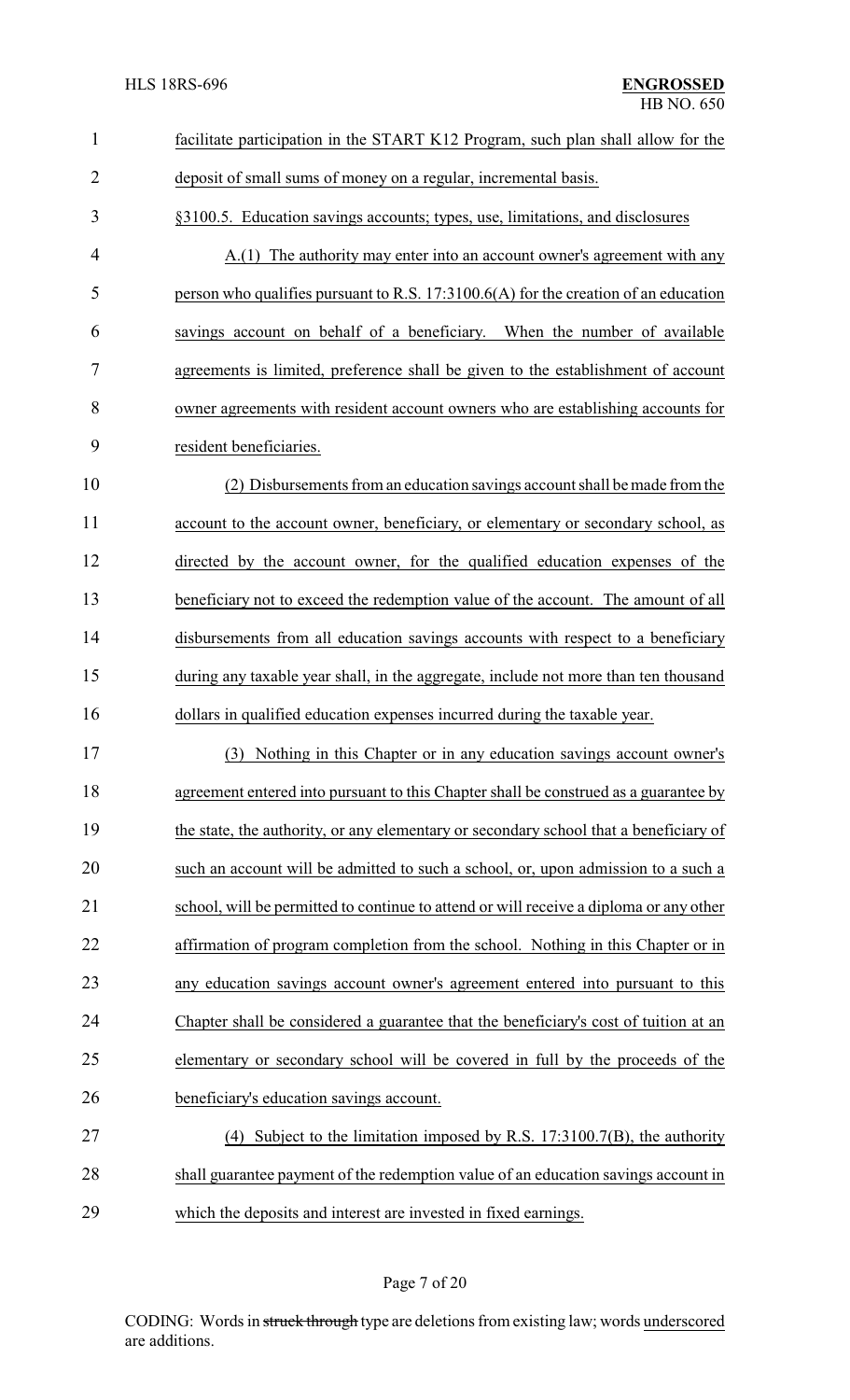| $\mathbf{1}$   | Nothing in this Chapter or in any education savings account owner's<br>(5)            |
|----------------|---------------------------------------------------------------------------------------|
| $\overline{2}$ | agreement entered into pursuant to this Chapter shall be construed as a guarantee of  |
| 3              | payment of the redemption value of an education savings account by the state, the     |
| 4              | authority, or any elementary or secondary school for deposits and interest invested   |
| 5              | in variable earnings.                                                                 |
| 6              | B. The following information shall be disclosed in writing to each person             |
| 7              | completing an account owner's agreement:                                              |
| 8              | The terms and conditions for opening, maintaining, terminating, or<br>(1)             |
| 9              | redeeming an education savings account.                                               |
| 10             | (2) Any restrictions on the substitution of another individual for the original       |
| 11             | beneficiary.                                                                          |
| 12             | The person entitled to terminate the account owner's agreement.<br>(3)                |
| 13             | The terms and conditions under which the agreement may be terminated<br>(4)           |
| 14             | and the amount of the refund, if any, to which the person terminating the agreement,  |
| 15             | or that person's designee, is entitled upon termination.                              |
| 16             | The obligation of the authority to make payments to a beneficiary, or an<br>(5)       |
| 17             | elementary or secondary school on behalf of a beneficiary pursuant to Subsection A    |
| 18             | of this Section, based upon the redemption value accrued on behalf of the             |
| 19             | beneficiary.                                                                          |
| 20             | (6) The method by which withdrawals from the education savings account                |
| 21             | shall be applied toward payment of qualified education expenses.                      |
| 22             | The period of time during which the beneficiary may receive benefits                  |
| 23             | under the agreement.                                                                  |
| 24             | (8) The terms and conditions under which money may be wholly or partially             |
| 25             | withdrawn from the program.                                                           |
| 26             | A clear statement that the act of establishing an education savings<br>(9)            |
| 27             | account pursuant to this Chapter does not guarantee full payment of tuition on behalf |
| 28             | of the beneficiary.                                                                   |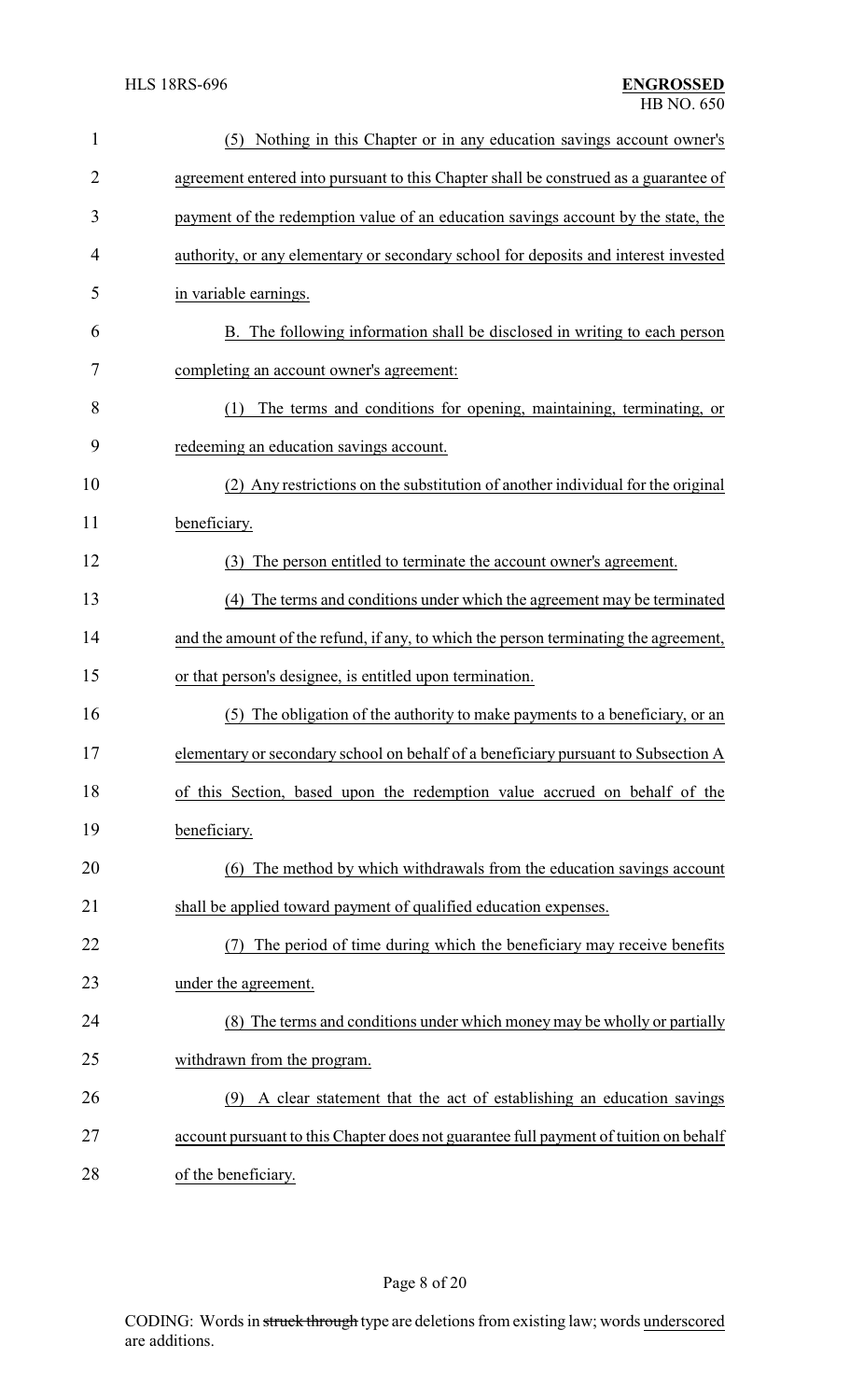| $\mathbf{1}$   | (10) A clear statement of fees that may be imposed and collected and an                  |
|----------------|------------------------------------------------------------------------------------------|
| $\overline{2}$ | estimate of the amount of such fees for the two years following the establishment of     |
| 3              | an agreement.                                                                            |
| $\overline{4}$ | (11) All other rights and obligations of the purchaser and the authority and             |
| 5              | any other terms, conditions, and provisions the authority considers necessary and        |
| 6              | appropriate.                                                                             |
| 7              | C. An education savings account owner's agreement may provide that the                   |
| 8              | authority shall pay directly to the elementary or secondary school in which the          |
| 9              | beneficiary is enrolled the amount represented by the qualified education expenses       |
| 10             | incurred that term, subject to the limitations provided in Paragraph $(A)(2)$ of this    |
| 11             | Section.                                                                                 |
| 12             | Prior to the close of the calendar year in which the program is<br>D.                    |
| 13             | implemented and each year thereafter on a date specified by the authority, the state     |
| 14             | treasurer shall determine and report to the authority the total earnings and the rate of |
| 15             | return achieved on deposits in the Louisiana Education Tuition and Savings Fund.         |
| 16             | Based upon the fund's reported earnings, the authority shall establish the rate of       |
| 17             | interest to be applied to the accumulated principal and interest in education savings    |
| 18             | accounts of record, subject to approval by the state treasurer. The authority shall      |
| 19             | calculate and credit the appropriate amount of interest earnings to each such account    |
| 20             | prior to the close of the calendar year.                                                 |
| 21             | E. If the redemption value of an education savings account is in excess of the           |
| 22             | maximum allowed to be saved pursuant to the provisions of R.S. $17:3100.6(C)$ , the      |
| 23             | excess value shall be treated in accordance with R.S. 17:3100.7.                         |
| 24             | F.(1) Checks and electronic funds transfers through the Automated Clearing               |
| 25             | House Network, or its successor, received for deposit in a variable earnings option      |
| 26             | shall be invested by the state treasurer in fixed earnings prior to the trade date. All  |
| 27             | earnings from such investments from the beginning of the program shall be the            |
| 28             | property of the state and shall be deposited in the Variable Earnings Transaction        |
| 29             | Fund.                                                                                    |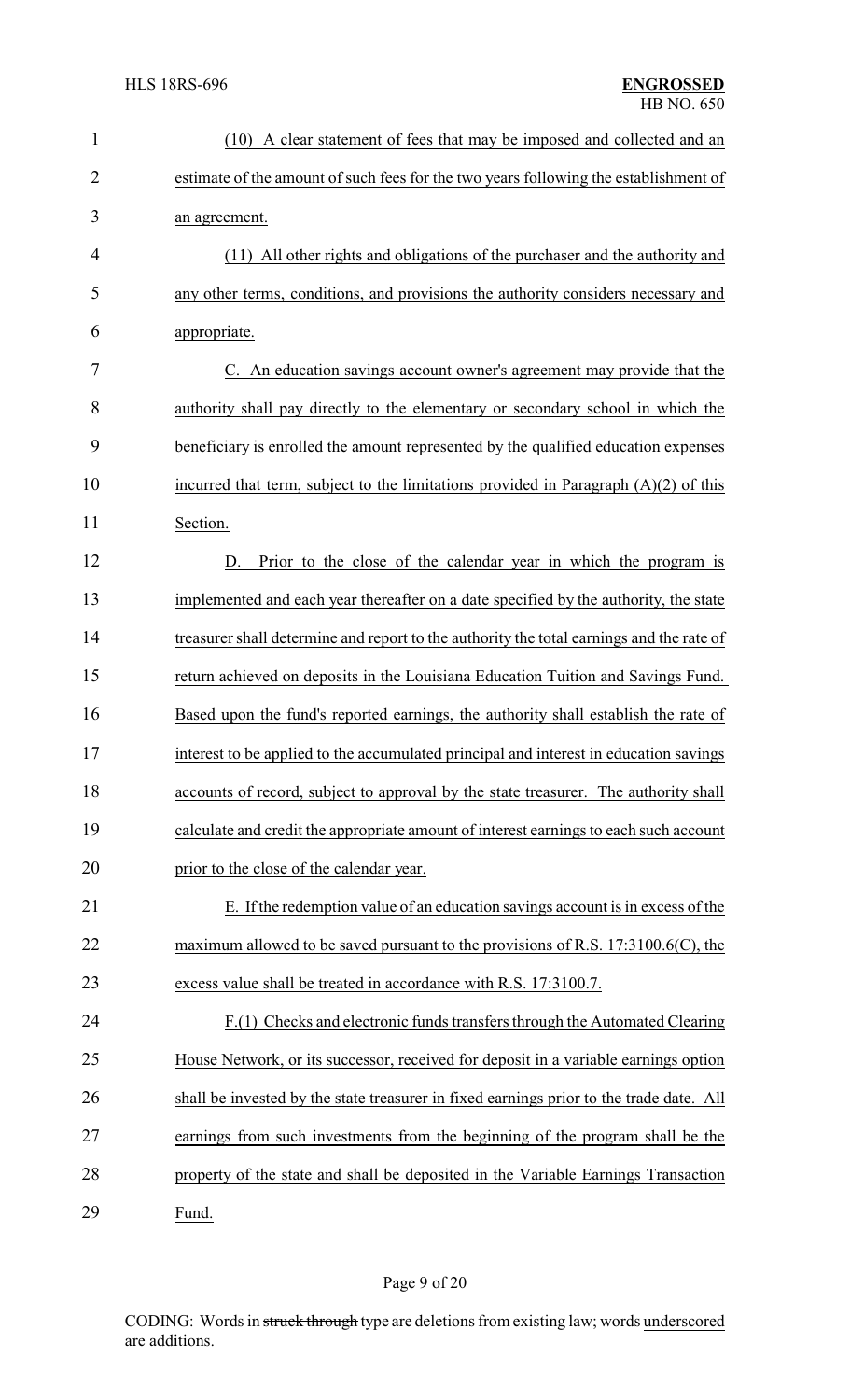| $\mathbf{1}$   | Any increase in the value of an account over the amount deposited shall<br>(2)           |
|----------------|------------------------------------------------------------------------------------------|
| $\overline{2}$ | be forfeited by the account owner and deposited in the Variable Earnings Transaction     |
| 3              | Fund if the deposit was used to purchase units in a variable earnings option and made    |
| 4              | by check or Automated Clearing House Network a transfer that, subsequent to the          |
| 5              | trade date, was not honored by the financial institution on which it was drawn.          |
| 6              | (3) Any increase in the value of an account over the amount deposited shall              |
| 7              | be forfeited by the account owner and deposited in the Variable Earnings Transaction     |
| 8              | Fund if the account was invested in a variable earnings option and terminated within     |
| 9              | twelve months of the date the account was opened.                                        |
| 10             | The monies in the Variable Earnings Transaction Fund shall be used by<br>(4)             |
| 11             | the authority to pay a financial institution's charges and any loss in value between the |
| 12             | purchase and redemption of units in a variable earnings option resulting from a check    |
| 13             | deposit or Automated Clearing House Network transfer that, subsequent to the trade       |
| 14             | date, is not honored by the financial institution on which it was drawn.                 |
| 15             | §3100.6. Education savings accounts; creation, terms, and conditions                     |
| 16             | A.(1) An education savings account shall be established for a person who is              |
| 17             | determined by the authority to qualify under one of the following classifications:       |
| 18             | (a) A person determined by the authority to be the parent, grandparent, or               |
| 19             | court-ordered custodian of the person being designated as beneficiary of the account     |
| 20             | or who claim the person being designated as beneficiary as a dependent on his            |
| 21             | federal income tax return, and at the time of the initiation of the agreement, the       |
| 22             | person or beneficiary is a resident of the state.                                        |
| 23             | (b) A person determined by the authority to be a member of the family of the             |
| 24             | beneficiary, and at the time of the initiation of the agreement, the person or the       |
| 25             | beneficiary is a resident of the state.                                                  |
| 26             | (c) Any other person, and at the time of the initiation of the agreement, the            |
| 27             | beneficiary is a resident of the state.                                                  |
| 28             | (d) Any other person who, at the time of the initiation of the agreement, is             |
| 29             | a resident of the state and the beneficiary is not a resident of the state.              |

# Page 10 of 20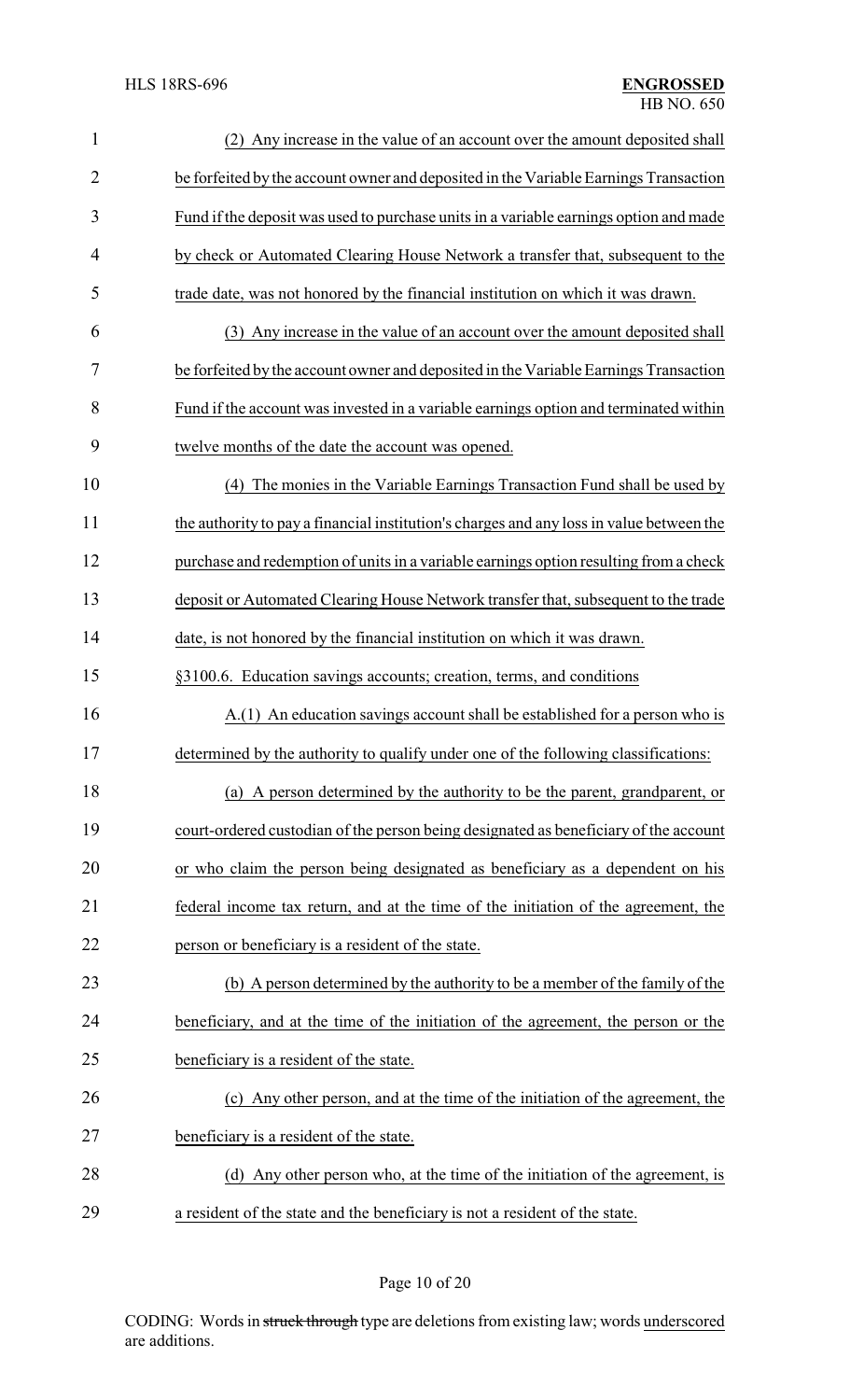| $\mathbf{1}$ | Any other person or any government entity, and at the time of the<br>(e)               |
|--------------|----------------------------------------------------------------------------------------|
| 2            | initiation of the agreement:                                                           |
| 3            | The beneficiary is a resident of the state.<br>(i)                                     |
| 4            | (ii) The federal adjusted income of the beneficiary's family is less than thirty       |
| 5            | thousand dollars or the beneficiary must be eligible for a free lunch under the        |
| 6            | Richard B. Russell National School Act (42 U.S.C. 1751 et seq.).                       |
| 7            | The beneficiary is not a member of the account owner's family nor a<br>(iii)           |
| 8            | member of the family of any member or employee of the authority or the office of       |
| 9            | student financial assistance.                                                          |
| 10           | The deposits to the account are an irrevocable donation by the owner.<br>(iv)          |
| 11           | The person completing the account owner's agreement for an education                   |
| 12           | savings account shall be the "owner" of the account.                                   |
| 13           | B(1)(a)<br>An education savings account may have only one designated                   |
| 14           | beneficiary. The account owner shall designate the beneficiary; however, an account    |
| 15           | owner meeting the classification requirements of R.S. $17:3100.6(A)(1)(e)$ may         |
| 16           | authorize the authority to designate the beneficiary.                                  |
| 17           | (b) The beneficiary designated by the authority shall meet the following               |
| 18           | minimum qualifications:                                                                |
| 19           | Be a resident of the state.<br>(i)                                                     |
| 20           | The federal adjusted gross income of the beneficiary's family must be<br>(ii)          |
| 21           | less than thirty thousand dollars or the beneficiary must be eligible for a free lunch |
| 22           | under the Richard B. Russell National School Act (42 USC 1751 et seq.).                |
| 23           | (iii) Not a member of the account owner's family nor a member of the family            |
| 24           | of any member or employee of the authority and the office of student financial         |
| 25           | assistance.                                                                            |
| 26           | Persons who are eligible to establish an education savings account for                 |
| 27           | more than one beneficiary shall establish a separate account for each beneficiary.     |
| 28           | The account shall be subject to all other terms, conditions, and fees applicable to an |
| 29           | education savings account.                                                             |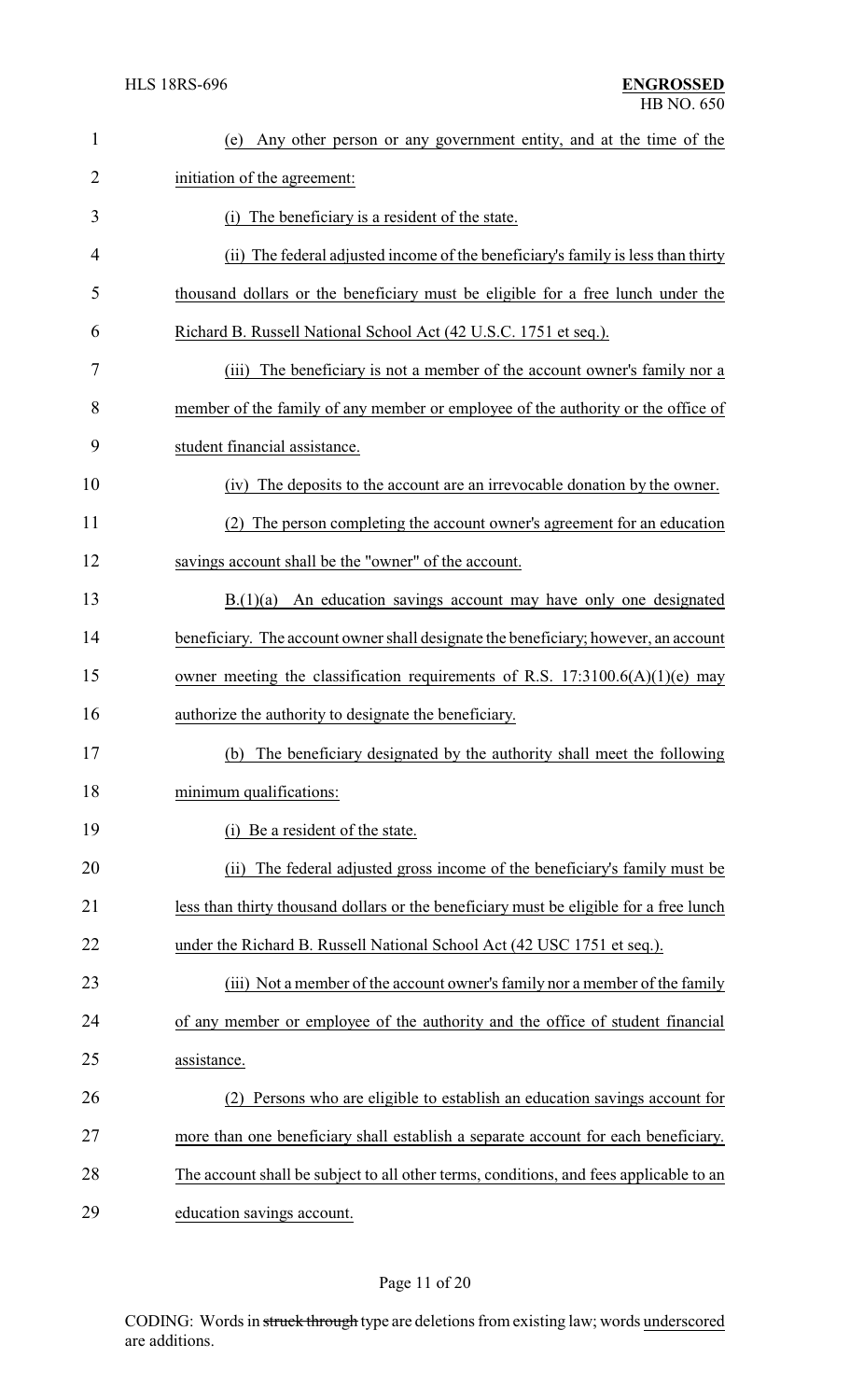| $\mathbf{1}$   | C. The right of a beneficiary to the assets of an education savings account            |
|----------------|----------------------------------------------------------------------------------------|
| $\overline{2}$ | shall not be subject to and is expressly dispensed from collation, execution,          |
| 3              | garnishment, attachment, the operation of bankruptcy or the insolvency laws or other   |
| 4              | process of law. Monies paid into or out of the assets and the income of any validly    |
| 5              | existing qualified tuition program authorized by Section 529 of the Internal Revenue   |
| 6              | Code of 1986 as amended, including but not limited to an education savings account     |
| 7              | as defined in R.S. 17:3100.2, shall not be liable to attachment, levy, garnishment, or |
| 8              | legal process in the state in favor of any creditor of or claimant against any program |
| 9              | participant, owner, contributor, or program.                                           |
| 10             | §3100.7. Termination of depositor's agreements; refund; conversion of the account      |
| 11             | to money; transfers                                                                    |
| 12             | A.(1) Unless otherwise provided for in the agreement, an education savings             |
| 13             | account owner's agreement may be terminated by the person entering into the            |
| 14             | agreement, the beneficiary, or by any person or combination of persons designated      |
| 15             | in the agreement as provided in this Section.                                          |
| 16             | An education savings account owner's agreement may be terminated<br>(2)                |
| 17             | under any of the following circumstances:                                              |
| 18             | (a) Upon the death of the beneficiary.                                                 |
| 19             | (b) Upon notification to the authority in writing that the beneficiary has             |
| 20             | decided not to attend an elementary or secondary school that charges tuition and       |
| 21             | requests that the education savings account be terminated.                             |
| 22             | (c) Upon completion of the requirements for a diploma or other affirmation             |
| 23             | of program completion at an elementary or secondary school.                            |
| 24             | (d) Upon the occurrence of other circumstances determined by the authority             |
| 25             | to be grounds for termination.                                                         |
| 26             | B.(1) The authority shall determine the method and schedule for payment of             |
| 27             | refunds upon termination of an education savings account.                              |
| 28             | The amount of the refund to which the person designated in the account                 |
| 29             | owner's agreement is entitled shall be equal to the following:                         |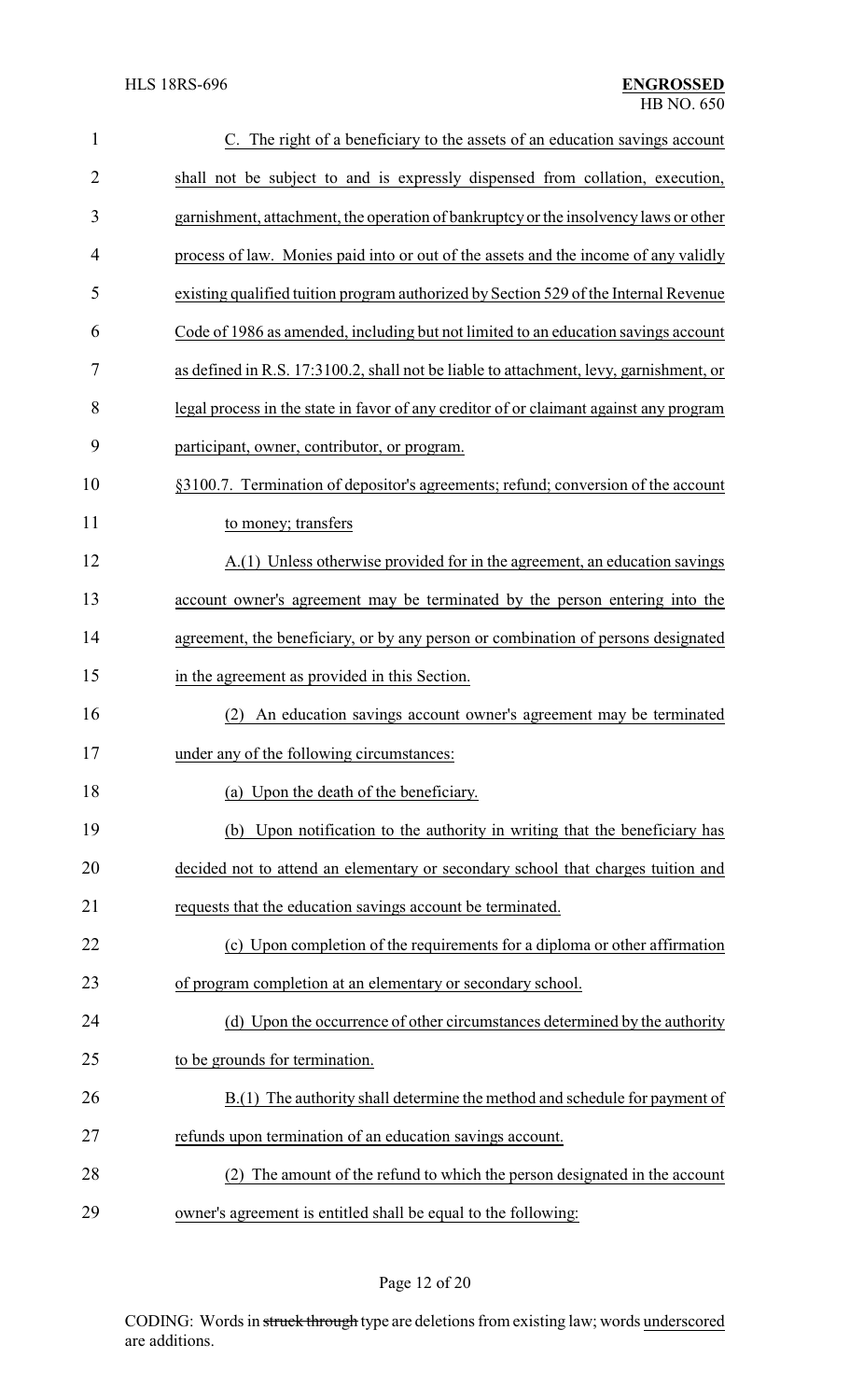| $\mathbf{1}$   | The actual amount of the deposits or the current value of the deposits,<br>(a)          |
|----------------|-----------------------------------------------------------------------------------------|
| $\overline{2}$ | whichever is less, if the account has been open for less than twelve months.            |
| 3              | (b) The redemption value of the education savings account invested in fixed             |
| 4              | earnings at the time of the refund and interest earned thereon, previously credited but |
| 5              | not expended from the account, if the account has been open for twelve or more          |
| 6              | months.                                                                                 |
| 7              | (c) The value of the education savings account invested in variable earnings            |
| 8              | at the time of the refund and interest earned thereon previously credited but not       |
| 9              | expended from the account, if the account has been open for twelve or more months.      |
| 10             | (3) Monies in accounts opened by juridical persons or classified under R.S.             |
| 11             | $17:3100.6(A)(1)(e)$ may not be refunded; however, the account owner or the             |
| 12             | authority, if the account owner has authorized the authority to designate the           |
| 13             | beneficiary, may designate a new beneficiary:                                           |
| 14             | (a) Upon the death of the beneficiary.                                                  |
| 15             | (b) If the beneficiary has decided not to attend an elementary or secondary             |
| 16             | school that charges tuition.                                                            |
| 17             | (c) Upon the beneficiary's completion of the requirements for a diploma or              |
| 18             | other affirmation of program completion at an elementary or secondary school.           |
| 19             | C. If the beneficiary is the recipient of a scholarship, waiver of tuition, or          |
| 20             | similar subvention that the authority determines cannot be converted into money by      |
| 21             | the beneficiary, the authority shall, during each academic term that the beneficiary    |
| 22             | furnishes the authority such information about the scholarship, waiver, or similar      |
| 23             | subvention as the authority requires, refund to the person designated in the owner's    |
| 24             | agreement an amount from the owner's education savings account equal to the value       |
| 25             | of the scholarship, waiver, or similar subvention awarded to the beneficiary. The       |
| 26             | authority may, at its sole option, designate the school at which the beneficiary is     |
| 27             | enrolled as the agent of the authority for purposes of refunds pursuant to this         |
| 28             | Subsection.                                                                             |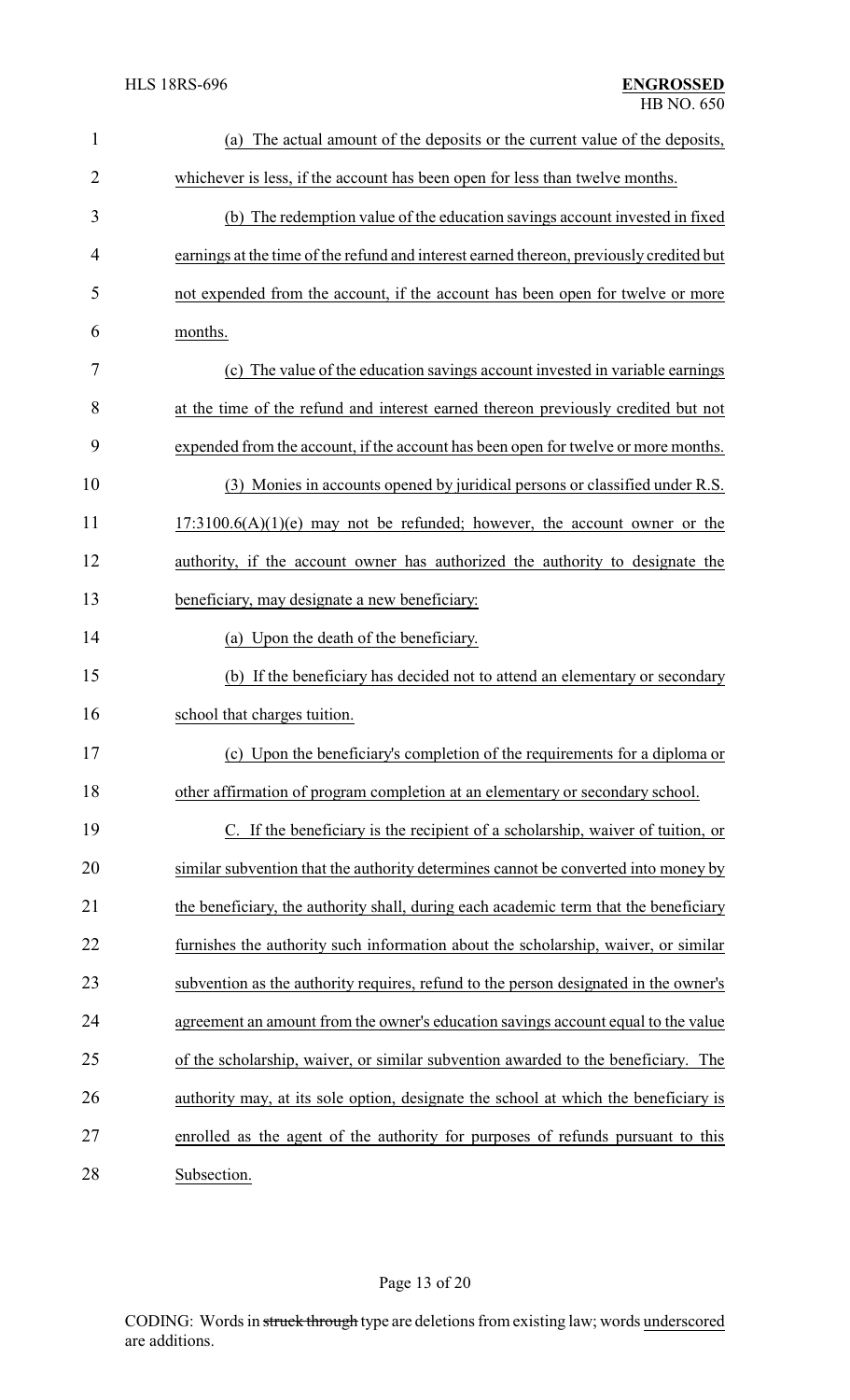| $\mathbf{1}$   | D. If, in any academic term for which withdrawals from the education                   |
|----------------|----------------------------------------------------------------------------------------|
| $\overline{2}$ | savings account have been used to pay all or part of a beneficiary's qualified         |
| 3              | education expenses, the beneficiary withdraws from the school at which the             |
| 4              | beneficiary is enrolled prior to the end of the academic term, a pro rata share of any |
| 5              | refund of the qualified education expenses resulting from the beneficiary's            |
| 6              | withdrawal from the school, equal to that portion of the qualified education expenses  |
| 7              | paid by disbursements from the education savings account, shall be made to the         |
| 8              | authority, unless the authority designates a different procedure. The authority shall  |
| 9              | credit any refund to the appropriate education savings account.                        |
| 10             | E. An account owner may not transfer or roll over any amount from an                   |
| 11             | education savings account created pursuant to Chapter 22-A of this Title to an         |
| 12             | education savings account created pursuant to this Chapter.                            |
| 13             | §3100.8. Louisiana Education and Tuition Savings Fund; use                             |
| 14             | A. The assets of the authority reserved for payment of the obligations of the          |
| 15             | authority pursuant to its agreements with account owners shall be placed in the        |
| 16             | Louisiana Education Tuition and Savings Fund created pursuant to R.S.                  |
| 17             | 17:3129.4(C). Funds received by the authority from persons making deposits in their    |
| 18             | education savings accounts, all interest and investment income earned by the fund,     |
| 19             | and all other receipts of the authority from any other source which the authority      |
| 20             | determines appropriate shall be deposited in the fund. Any claim for redemption or     |
| 21             | withdrawal pursuant to an education savings account owner's agreement shall be         |
| 22             | solely against the assets of the fund. No account owner or beneficiary of an           |
| 23             | education savings account shall have any claim against the state general fund or       |
| 24             | other funds or revenue sources of the state, or against the funds of any elementary    |
| 25             | or secondary school.                                                                   |
| 26             | B. Unless otherwise provided by the authority, the assets of the START K12             |
| 27             | Program in the Tuition and Savings Fund shall be expended in the following order:      |
| 28             | To make payments to beneficiaries or elementary or secondary schools<br>(1)            |
| 29             | on behalf of beneficiaries.                                                            |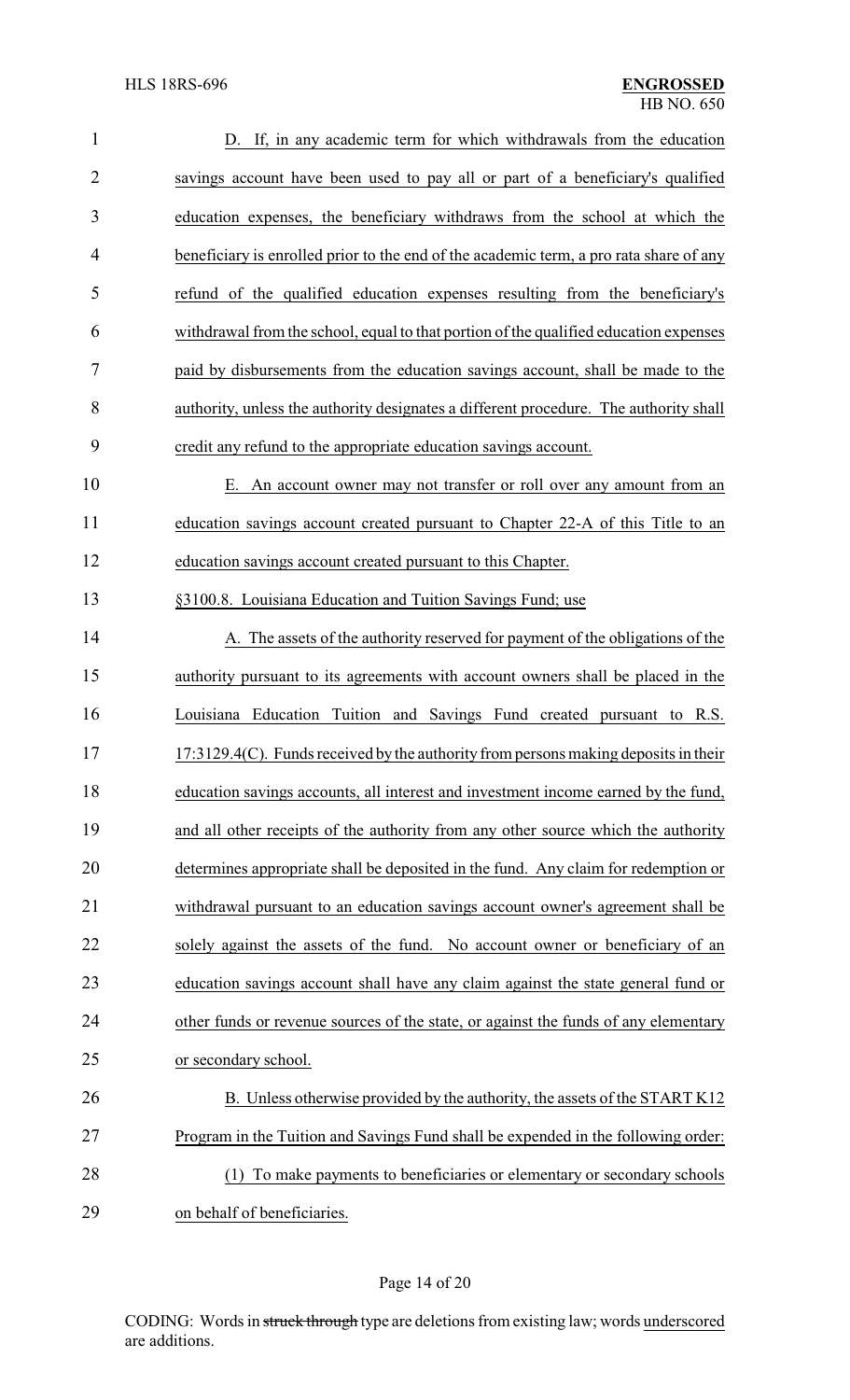| 1              | (2) To make refunds.                                                                    |
|----------------|-----------------------------------------------------------------------------------------|
| $\overline{2}$ | C. Notwithstanding the provisions of any other law, if at any time the                  |
| 3              | amount in the Tuition and Savings Fund is insufficient to meet the payment demands      |
| 4              | made upon the fund which represent obligations listed in Subsection B of this           |
| 5              | Section, then the funds necessary to meet these payment obligations in full shall be    |
| 6              | appropriated.                                                                           |
| 7              | D. All disbursements from the program shall be made by the treasurer on                 |
| 8              | order of the authority.                                                                 |
| 9              | E. The treasurer shall cause the investment of the assets of the program in             |
| 10             | the fund and, notwithstanding R.S. 17:3129.4(C), may cause investment in any            |
| 11             | investments in which public retirement boards are authorized by law to invest,          |
| 12             | provided that up to one hundred percent of deposits to an education savings account     |
| 13             | may be invested in equity securities when an account owner has selected an equity       |
| 14             | investment option and that such investments in equity securities shall not be included  |
| 15             | in any limitation on investment in equity securities. The instruments of title of all   |
| 16             | investments shall be delivered to the state treasurer or to a qualified trustee         |
| 17             | designated by him. Assets of the program in the fund shall be administered by the       |
| 18             | treasurer so that the assets will achieve the highest possible investment return to     |
| 19             | education savings accounts consistent with the security of principal, and be sufficient |
| 20             | to satisfy the obligations of the authority.                                            |
| 21             | F. The authority shall maintain an individual account for each account                  |
| 22             | owner's agreement showing the beneficiary of that agreement and the accumulated         |
| 23             | value of the principal deposited and interest earned on deposits pursuant to that       |
| 24             | agreement. Upon request of any beneficiary or person who has entered into an            |
| 25             | account owner's agreement, the authority shall provide a statement indicating, in the   |
| 26             | case of a beneficiary or in the case of a person who has entered into an account        |
| 27             | owner's agreement, the accumulated value of the principal deposited, interest earned    |
| 28             | on deposits, and the amounts used or refunded, pursuant to the agreement. A             |
| 29             | beneficiary and an account owner may request a statement under this Subsection at       |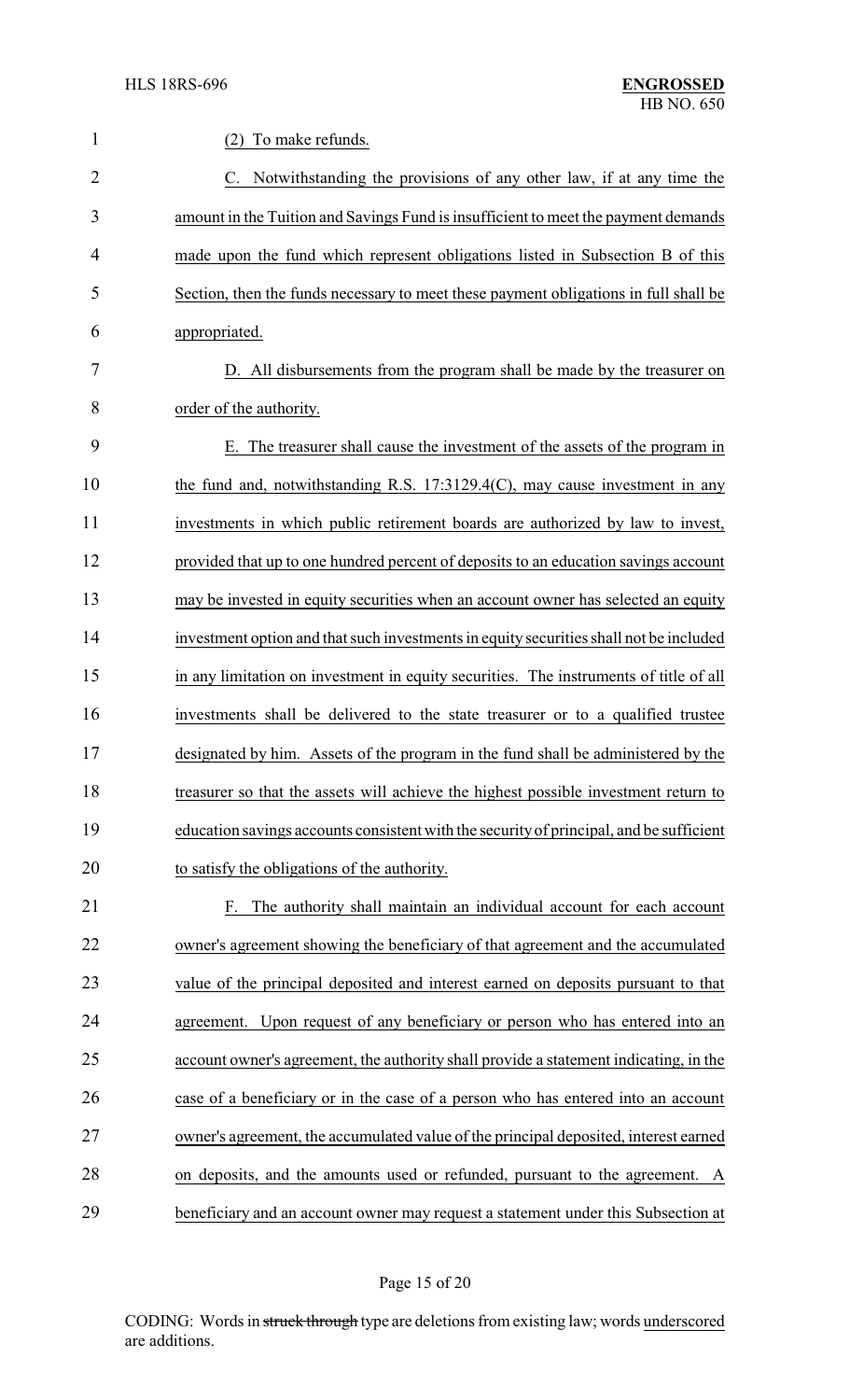| $\mathbf{1}$   | anytime, subject to any fee that the authority may impose for requests in excess of   |
|----------------|---------------------------------------------------------------------------------------|
| $\overline{2}$ | one per year.                                                                         |
| 3              | G. In January of each year, the authority shall report to each person who             |
| 4              | received any payment or refund from the authority during the preceding year           |
| 5              | information relative to the value of such payment or refund.                          |
| 6              | All records of the authority indicating the identity of owners and<br>Н.              |
| 7              | beneficiaries of education savings accounts and the amounts used or refunded under    |
| 8              | an account owner's agreement are not public records.                                  |
| 9              | §3100.9. Annual financial report; audits                                              |
| 10             | The authority shall be audited in accordance with the provisions of R.S.              |
| 11             | 24:513. The audit shall be conducted in conjunction with the audit conducted          |
| 12             | pursuant to R.S. 17:3099.1. A copy of the audit report shall be provided to the       |
| 13             | governor and the legislature pursuant to R.S. 24:772. Copies of the audited financial |
| 14             | report also shall be made available, upon request, to persons entering into contracts |
| 15             | with the authority and to prospective account owners in education savings accounts.   |
| 16             | §3100.10. Effectiveness                                                               |
| 17             | The authority shall undertake operation of the program created by this                |
| 18             | Chapter upon receipt of an appropriation or an award or donation from any other       |
| 19             | source sufficient to fund the authority's initial start-up and operational expenses.  |
| 20             | Funds appropriated, awarded, or donated to the authority for this purpose shall be    |
| 21             | carried forward from year to year and may be expended by the authority as             |
| 22             | appropriated. Appropriations to the authority from the Tuition and Savings Fund       |
| 23             | which remain at the end of each fiscal year shall not be returned to the general fund |
| 24             | but shall be deposited in the Tuition and Savings Fund.                               |
| 25             | $\ast$<br>$\ast$<br>$\ast$                                                            |
| 26             | §3129.4. Louisiana Education Tuition and Savings Plan and Fund                        |
| 27             | $\ast$<br>$\ast$<br>*                                                                 |
| 28             | $C(1)$ There shall be established in the state treasury as a special permanent        |
| 29             | fund the Louisiana Education Tuition and Savings Fund, hereinafter referred to as     |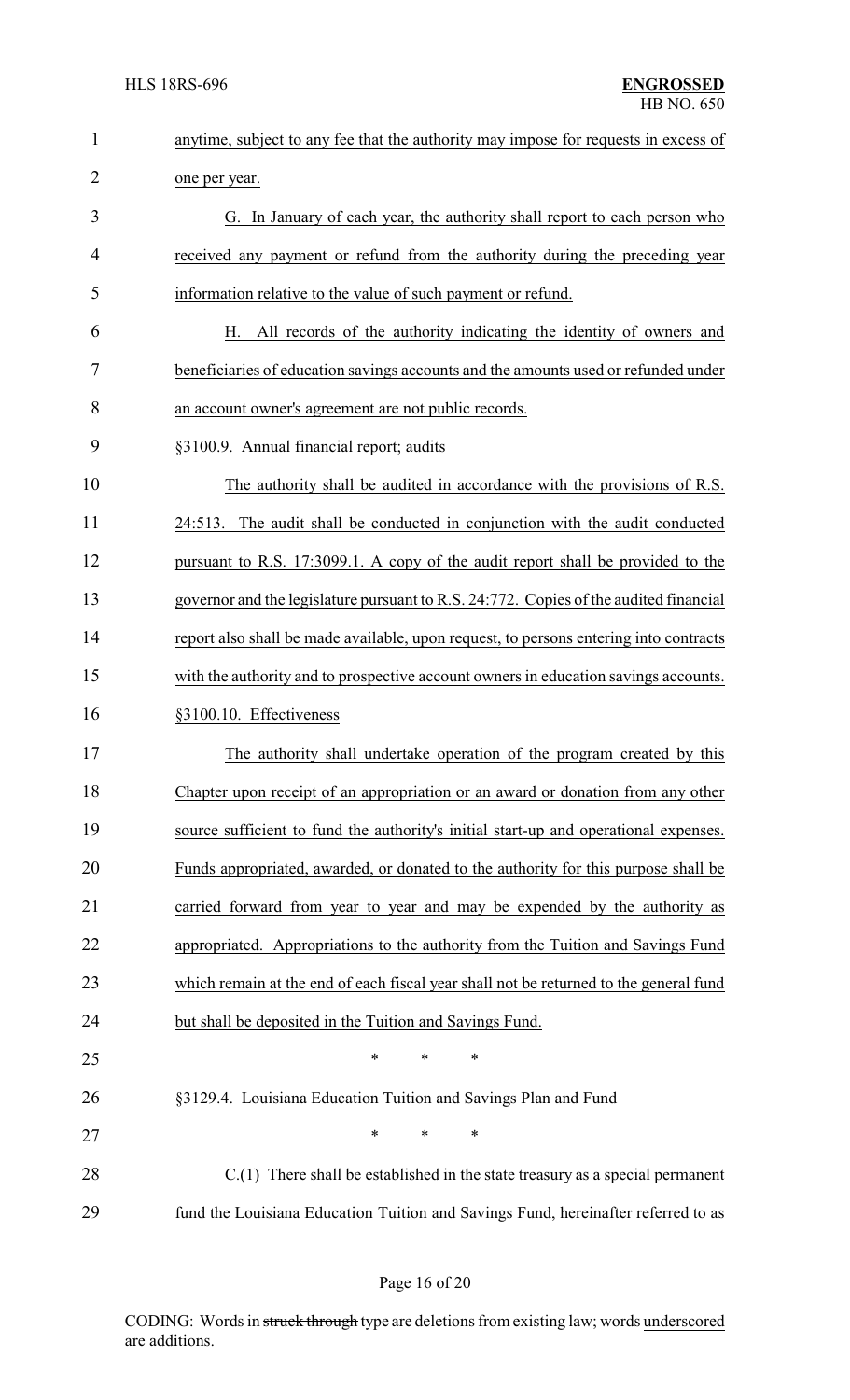1 the "Tuition and Savings Fund". The fund shall be comprised of separate accounts one account for both the Louisiana Student Tuition Assistance and Revenue Trust Program established in Chapter 22-A of this Title and the Louisiana Student Tuition Assistance and Revenue Trust Kindergarten through Grade Twelve Program established in Chapter 22-B of this Title and a separate account for the educational savings program authorized by this Section. A "Savings Enhancement Fund" shall be established as a special permanent sub-account within the Louisiana Student Tuition Assistance and Revenue Trust Program and Louisiana Student Tuition Assistance and Revenue Trust Kindergarten through Grade Twelve Program Account. As budgeted by the Louisiana Tuition Trust Authority, the legislature shall annually appropriate state general funds to be deposited by the state treasurer in the Savings Enhancement Fund. Monies in the Savings Enhancement Fund shall be used, as appropriated, to make earnings enhancements to the beneficiaries of eligible education savings accounts established under the Louisiana Student Tuition Assistance and Revenue Trust Program by Chapter 22-A of this Title. All revenues and interest earnings generated pursuant to programs of the Louisiana Education 17 Tuition and Savings Plan, and the Louisiana Student Tuition Assistance and Revenue Trust Program, and the Louisiana Student Tuition Assistance and Revenue Trust Kindergarten through Grade Twelve Program shall be credited to their respective fund accounts or sub-accounts. The monies in this fund shall be used solely to finance the permitted educational benefits provided by the respective programs. All unexpended and unencumbered monies in fund accounts and their respective sub- accounts at the end of a fiscal year shall remain in such fund accounts or sub- accounts and be available for appropriation in the next fiscal year. The monies in the fund shall be invested by the state treasurer in accordance with state law and as provided for by program rules, regulations, and guidelines, and interest earned on the investment of these monies shall be credited to the respective fund accounts or sub- accounts, following compliance with the requirement of Article VII, Section 9(B) of the constitution relative to the Bond Security and Redemption Fund. However,

## Page 17 of 20

CODING: Words in struck through type are deletions from existing law; words underscored are additions.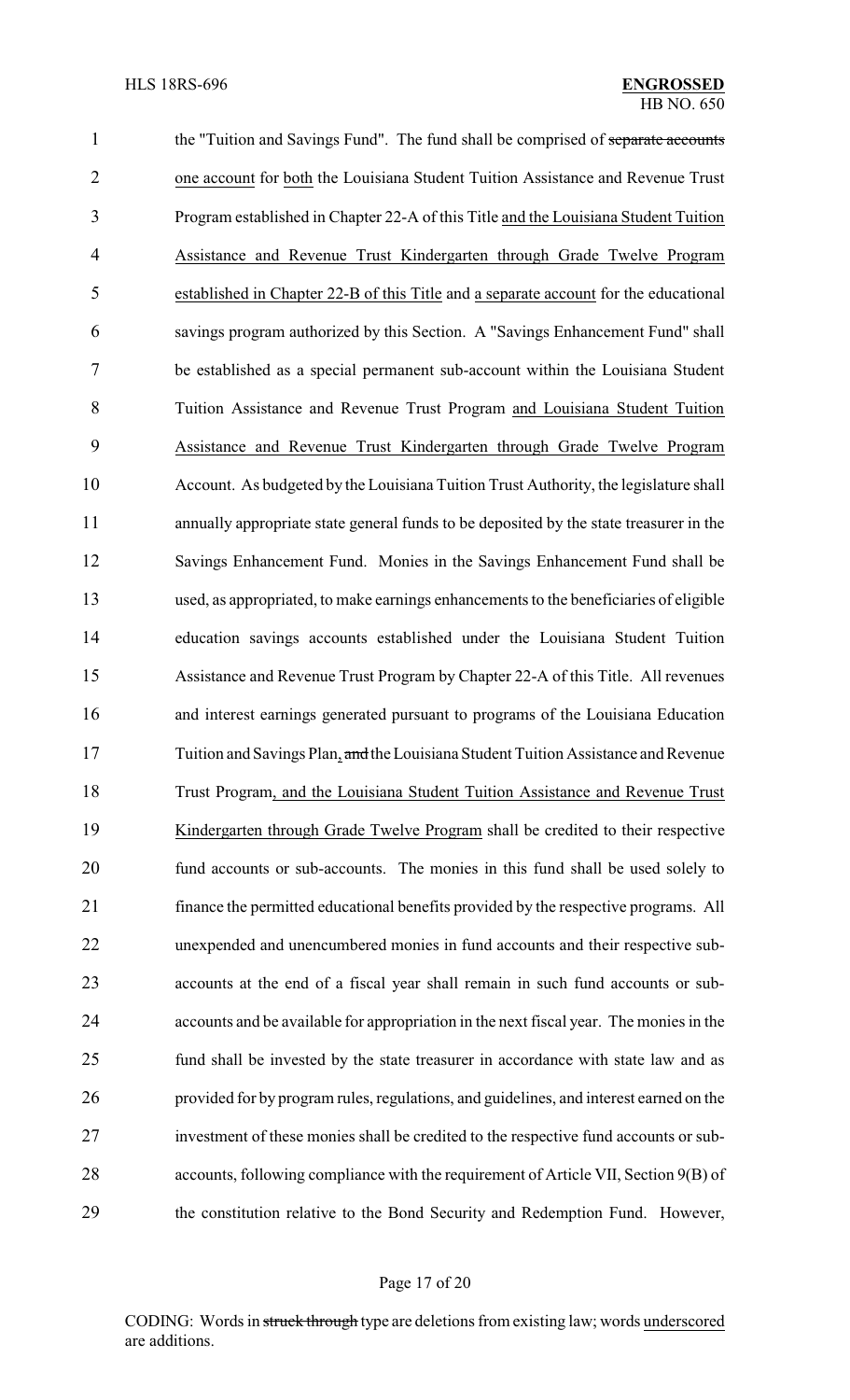| $\mathbf{1}$   | principal deposited by account owners and interest earned thereon is not public      |
|----------------|--------------------------------------------------------------------------------------|
| $\overline{2}$ | money and therefore is not subject to the requirements of Article VII, Section 9(B)  |
| 3              | of the constitution.                                                                 |
| 4              | The legislature shall make yearly appropriations from the respective<br>(2)          |
| 5              | account and sub-account, if applicable, to the Board of Regents for the purposes     |
| 6              | established in this Section and to the Louisiana Tuition Trust Authority for the     |
| 7              | purposes established in Chapter 22-A and Chapter 22-B of this Title.                 |
| 8              | $\ast$<br>$\ast$<br>∗                                                                |
| 9              | Section 3. R.S. 42:456.2 is hereby enacted to read as follows:                       |
| 10             | §456.2. Permitted withholding; Louisiana Student Tuition Assistance and Revenue      |
| 11             | Trust Kindergarten Through Grade Twelve Program                                      |
| 12             | Notwithstanding any law, rule, or regulation to the contrary, any<br>A.              |
| 13             | employee of the state or of a political subdivision in the state may authorize his   |
| 14             | employing department, office, or agency to withhold from his salary a specific       |
| 15             | amount for such pay periods as may be designated, for deposit into an education      |
| 16             | savings account as provided for by R.S. 17:3100.1 et seq., relative to the Louisiana |
| 17             | Student Tuition Assistance and Revenue Trust Kindergarten Through Grade Twelve       |
| 18             | Program, referred to in this Section as the "START K12 Program".                     |
| 19             | B. Distribution of funds to a START K12 Program education savings                    |
| 20             | account shall be made based upon the payroll deduction collection record of the      |
| 21             | department, office, or agency.                                                       |
| 22             | C. No withholding may be made from the earnings of any employee for the              |
| 23             | purposes permitted by this Section unless the withholding is specifically and        |
| 24             | voluntarily authorized by the employee in writing. Any amount withheld in            |
| 25             | accordance with the provisions of this Section shall be remitted to the START K12    |
| 26             | Program on a regularly scheduled basis as prescribed by rules adopted in accordance  |
| 27             | with the Administrative Procedure Act by the Louisiana Tuition Trust Authority.      |
| 28             | Section 4. R.S. $44:4.1(B)(9)$ is hereby amended and reenacted to read as follows:   |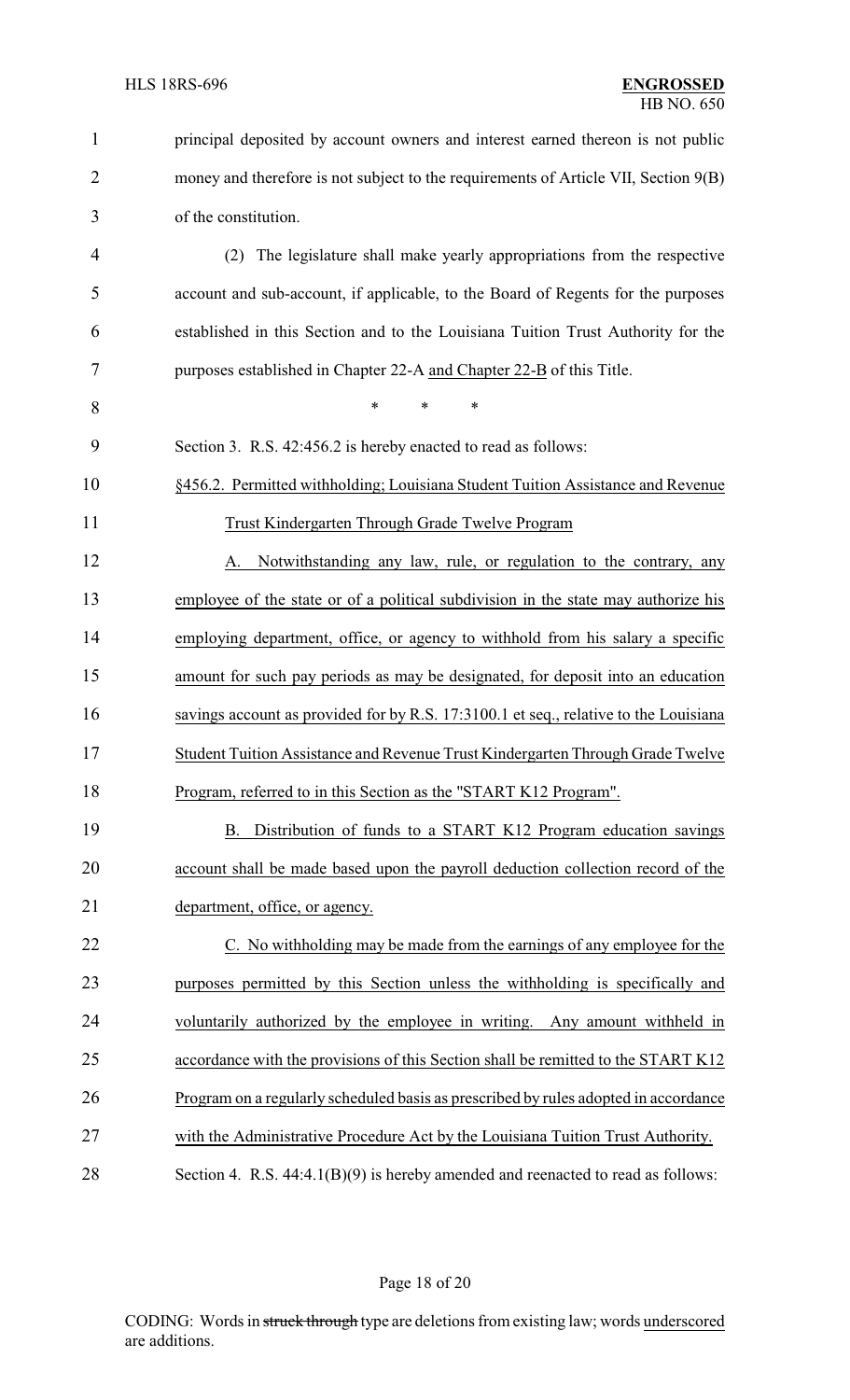| $\mathbf{1}$   | §4.1. Exceptions                                                                       |
|----------------|----------------------------------------------------------------------------------------|
| $\overline{2}$ | $\ast$<br>*<br>$\ast$                                                                  |
| 3              | B. The legislature further recognizes that there exist exceptions, exemptions,         |
| 4              | and limitations to the laws pertaining to public records throughout the revised        |
| 5              | statutes and codes of this state. Therefore, the following exceptions, exemptions, and |
| 6              | limitations are hereby continued in effect by incorporation into this Chapter by       |
|                | citation:                                                                              |
| 8              | $\ast$<br>$\ast$<br>$\ast$                                                             |
| 9              | (9) R.S. 17:7.2, 46, 47, 81.9, 334, 391.4, 500.2, 1175, 1202, 1237, 1252,              |
| 10             | 1952, 1989.7, 2047, 2048.31, 3099, 3100.8, 3136, 3390, 3773, 3884                      |
| 11             | *<br>∗<br>*                                                                            |
|                |                                                                                        |

#### DIGEST

The digest printed below was prepared by House Legislative Services. It constitutes no part of the legislative instrument. The keyword, one-liner, abstract, and digest do not constitute part of the law or proof or indicia of legislative intent. [R.S. 1:13(B) and 24:177(E)]

| HB 650 Engrossed | 2018 Regular Session | Foil |
|------------------|----------------------|------|
|                  |                      |      |

**Abstract:** Creates the START K12 Program for education savings accounts for tuition expenses at elementary and secondary schools.

## **START and START K12 Programs, generally**

Present law creates the La. Student Tuition Assistance and Revenue Trust (START) Program, an education savings program for certain expenses associated with enrolling in an institution of postsecondary education. Provides for earnings enhancements (a "state match") on deposits between 2% and 14% annually; such rate depends on the account category and the account owner's income. Also exempts a portion of annual deposits from an account owner's state tax table income (up to \$2,400 for single filers and \$4,800 for joint filers, per account). Provides for administration by the La. Tuition Trust Authority (LATTA). Proposed law retains present law.

Proposed law creates the La. Student Tuition Assistance and Revenue Trust Kindergarten Through Grade Twelve (START K12) Program, an education savings program that is similar to the START program except that it is for certain expenses associated with enrolling in grades kindergarten through 12. Defines such expenses as tuition in connection with enrollment or attendance at a public or approved nonpublic elementary or secondary school in La., limited to grades kindergarten through 12. Limits disbursements of such expenses to a maximum of \$10,000 per tax year, per beneficiary. Provides for administration by LATTA. Does not provide a state match or for exemption of a portion of annual deposits from an account owner's state tax table income. (Legislation regarding tax exemptions during a Regular Session during an even-numbered year is prohibited by present constitution.) Prohibits a transfer or rollover from a START account to a START K12 account.

## Page 19 of 20